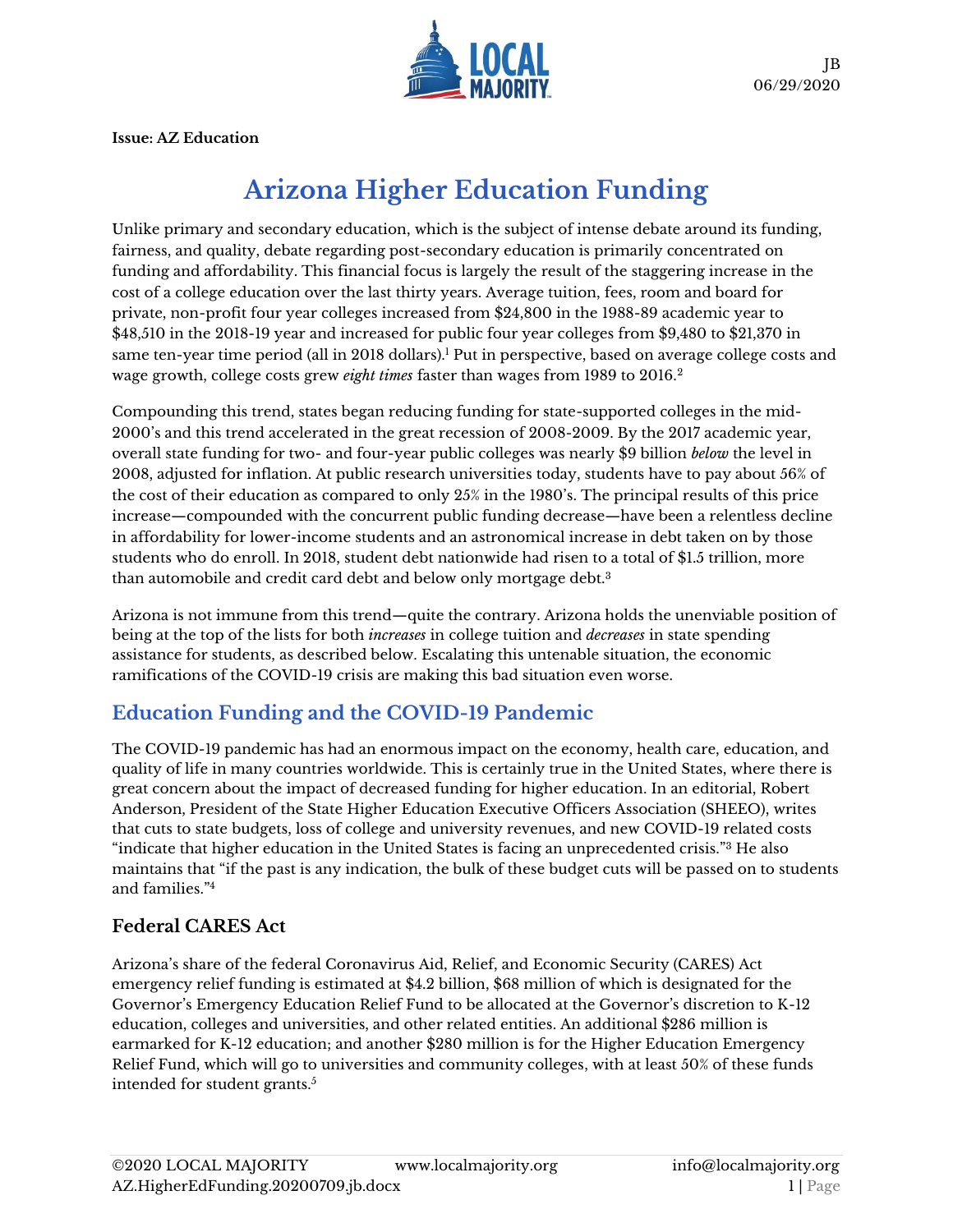

Even with the additional CARES Act funding, Arizona's colleges and universities are facing significant losses. The University of Arizona (UA), one of southern Arizona's two largest employers, is implementin[g furloughs and pay cuts](https://hr.arizona.edu/FY-2020-2021-Furlough-Program?review=RXVfaT_feJws8AmA_FelyFvtoTFB7oqeFzTeTNY258Q×tamp=1587139185) until June 2021 that will affect nearly all of its employees. According to UA president, Robert C. Robbins, even with these cost-saving efforts and CARES Act funding, the university is projected to lose between \$250 and \$500 million, depending on when students are able to return to campus. 6

The Center for American Progress, which undertook a national study on the CARES Act allocations, found that community colleges, which typically have large numbers of part-time students, received disproportionately less in CARES Act funding, since the funding was based on the number of fulltime-equivalent (FTE) students enrolled. As a result, while community colleges educate almost 40% of students, they only received about 27% of the CARES Act funds. In addition, private for-profit colleges received \$1.1 billion in aid, which, according to the study, has resulted in public colleges not receiving enough support.<sup>7</sup>

The Department of Education's guidelines for CARES Act funding for emergency student grants excludes undocumented DACA students, students with lower than a C average, and students who have defaulted on a student loan. Justin Draeger, president and CEO of the National Association of Student Financial Aid Administrators, said these guidelines, which impose the same requirements for obtaining emergency CARES Act grants as for getting federal financial aid, limit "who can get help at a time when many students are in dire need."<sup>8</sup>

With looming deficits caused by the COVID-19 crisis, it is almost certain that state legislatures will make significant funding cuts for higher education. In addition, colleges and universities are facing lost income from tuition and other revenue-generating activities. The Center for American Progress and other partner organizations have recommended that Congress allocate at least \$46 billion in additional funding for public colleges in order to "stave off a devastating crisis across America's postsecondary education system."<sup>9</sup> The Center has also recommended the following changes if Congress sends additional aid to colleges and universities in another stimulus package:

- Funds should not exclude undocumented students or require that students demonstrate eligibility to receive federal financial aid.
- Allocations should be based on total student head count instead of FTE enrollment, resulting in more funds for community colleges.
- Private for-profit schools should not receive any funding or only receive funds as direct emergency aid for students.
- Governors should receive specific funding for public colleges and universities that serve large numbers of low-income and minority students and rely heavily on state funding. Allocating funds through states would enable Congress to limit state funding cuts to higher education.<sup>10</sup>

The full impact of COVID-19 on Arizona and its education system is not yet known. The state legislature, after passing a "skinny budget" on March 23rd, adjourned *sine die* on May 26th with the intention of reconvening over the summer, primarily to consider COVID-19 related funding.<sup>11</sup> The skinny budget provides for \$11.8 billion in spending, about \$500 million less than Governor Doug Ducey's January plan of \$12.3 billion. It has been stripped of virtually all new spending, and it does not fully restore some previous education cuts. 12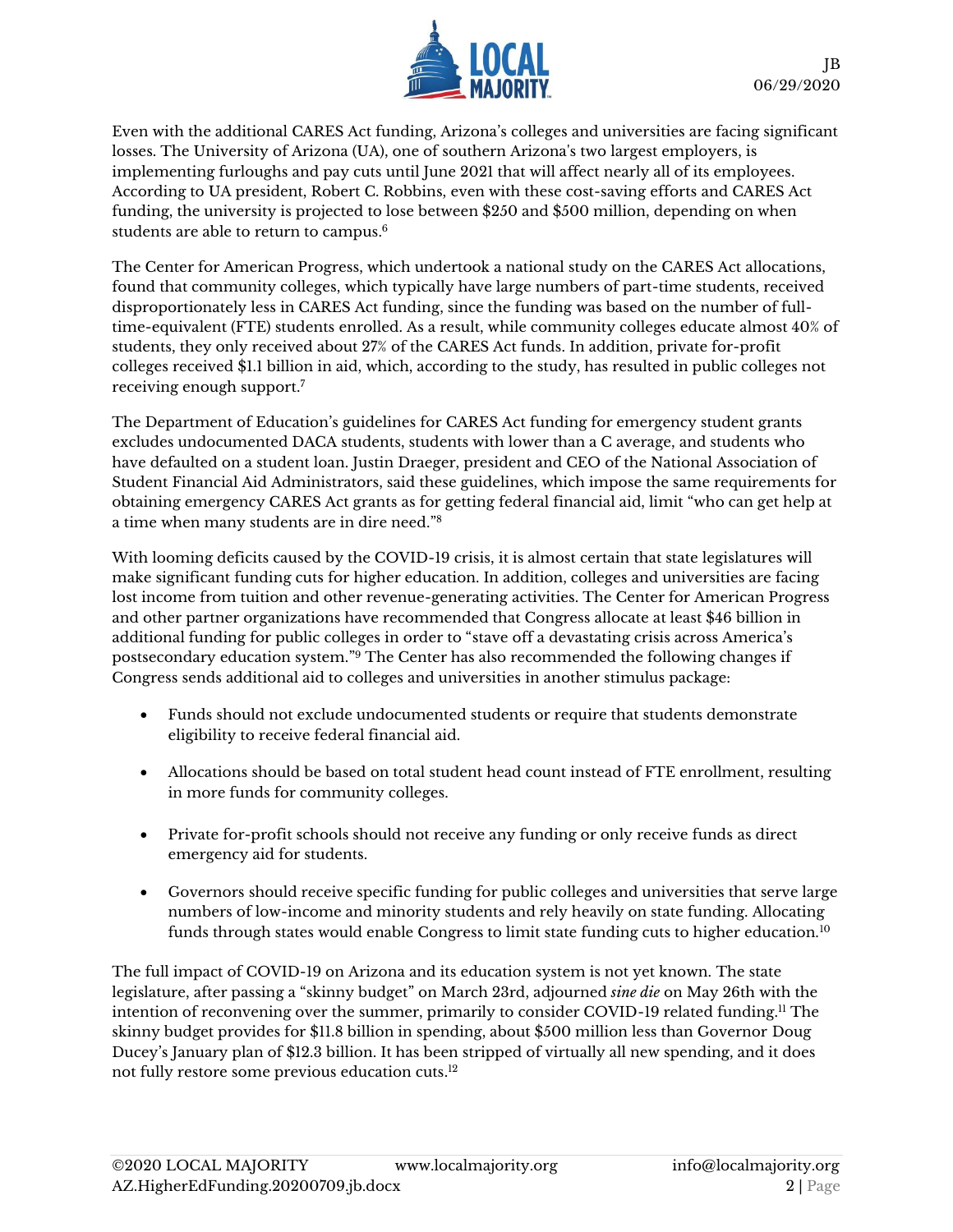

The higher education reconciliation bill (HB 2903/SB 1686) includes the following:

- Appropriates \$1 million in community college STEM and work force programs, which is less than 10% of the \$10.6 million that the governor proposed for these programs.
- Allocates only \$585,000 for community college district operating expenses of the \$11.1 million in the governor's proposed community college budget.
- Reduces the required state match to less than two dollars for each dollar raised by the surcharge on student registration fees. 13,14

Democratic Representative Aaron Lieberman was highly critical of the budget cuts to higher education. "We are being asked with this vote to effectively cut \$50 million from our universities. We know that in uncertain economic times people flood our colleges & universities. Instead of attacking the problem we are retreating."<sup>15</sup>

As stated, the COVID-19 crisis is making a bad situation worse on multiple levels. The remainder of this paper looks at the chronic higher education funding challenges that Arizona faces—even before layering on COVID-19 and its catastrophic long-term economic implications.

## **Arizona Falls Short on College Enrollment and Completion**

An excellent higher education system produces a workforce capable of ensuring the nation's economic future.<sup>16</sup> At an individual level the benefits of a college education can be substantial: a college degree results in higher earnings, greater job mobility, better health, and "participation in democracy through voting and civic engagement."<sup>17</sup> Unfortunately, Arizona's Republican-controlled legislature has chosen to cut personal and corporate taxes every year since the mid-1990s instead of investing in its public colleges and universities. 18

- As a result of Arizona's failure to adequately fund higher education, its residents are becoming "less educated and less trained." If this trend continues, it will have a long-term negative impact on the state's economy and quality of life.
- Arizona ranks 40th in the nation for bachelor's degrees or higher for people age 25 to 34.
- Just 17% of today's ninth-graders will hold a bachelor's degree by 2028. 19
- Arizona has a goal of 60% of working-age adults continuing their education or getting training after high school by 2030; the state stands at 45% currently, according to Expect More Arizona's Progress Meter. 20

A number of disturbing trends are forecast should Arizona fail to reach the 60% goal above:

- People will be stuck in low paying jobs.
- Robots will replace a number of these jobs.
- The number of people on public assistance will increase.
- Arizona will lose jobs to [neighboring states](https://www.usatoday.com/story/money/2019/07/06/jobs-gdp-unemployment-states-with-best-worst-economies/39651531/) that offer better post-high school education. [Colorado residents are already more](https://statisticalatlas.com/state/Colorado/Educational-Attainment) educated and better trained.<sup>21</sup>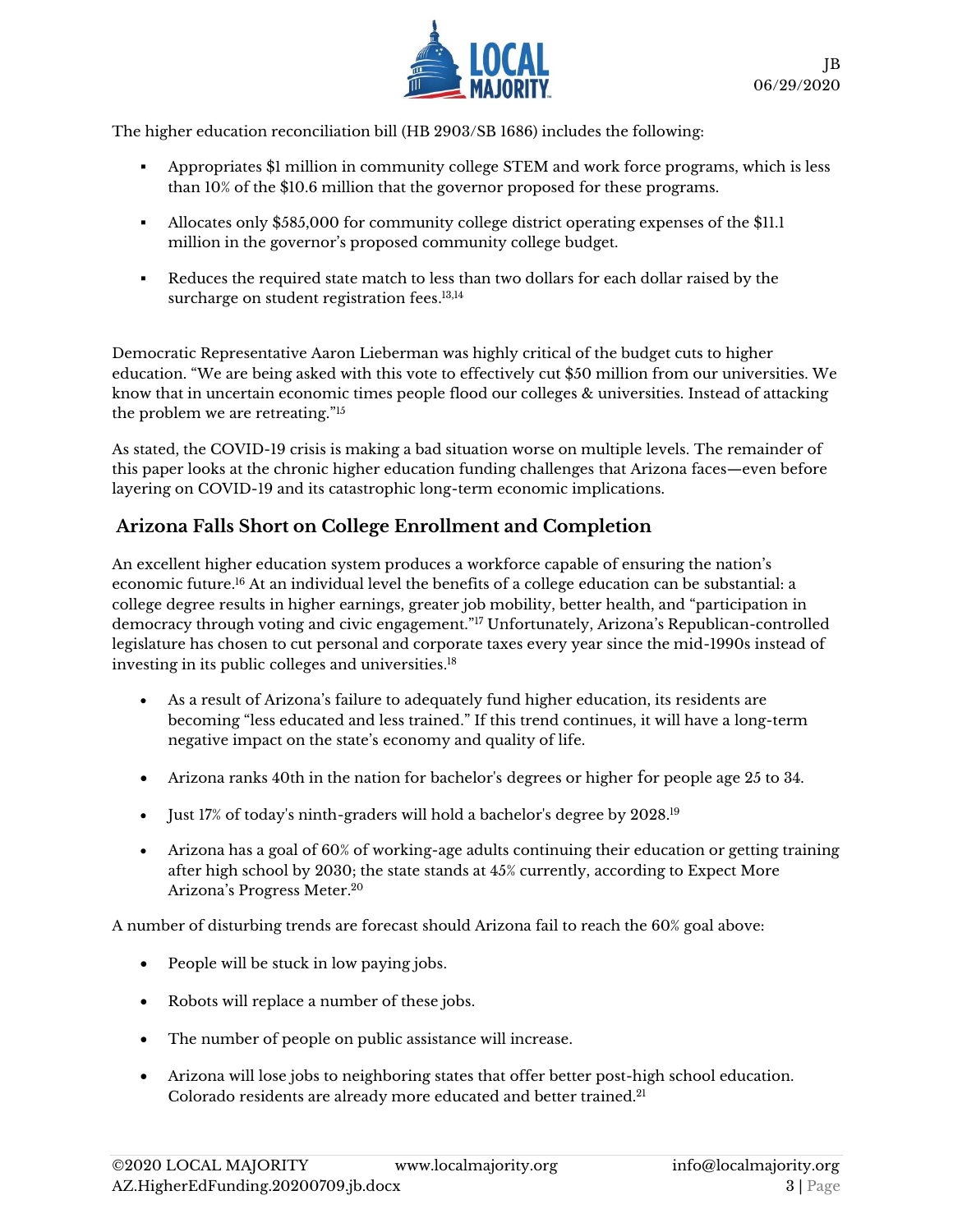

## **Uneven College Completion**

According to an Arizona Regents report, "in terms of educational attainment, Arizona remains in many ways a state divided,"<sup>22</sup> with rates of college enrollment and completion, "starkly uneven across geographic, racial and socioeconomic lines." <sup>23</sup> For low-income students, financial aid not only enables them to enroll in college but to persist and graduate. <sup>24</sup> However, the GOP-controlled legislature's continued refusal to fund financial aid for the state's poorest students has resulted in increased racial and socioeconomic inequality. In an opinion piece for the *Arizona Capitol Times*, Rich Nickel, president and CEO of College Success Arizona writes, "This is a failure at all levels, from statehouses to those of us in the education community. It is an abdication of responsibility. To our great shame, Arizona stands out as one of the states that has failed low-income students most egregiously." 25





Data provided to *The Atlantic* by SHEEO show that since the 2008 recession, a larger share of Republican-controlled states have cut higher education funding, resulting in significant tuition increases. Arizona, along with Louisiana, Alabama, Oklahoma, West Virginia, Georgia, and South Carolina, tops that list. *The Atlantic* article suggests that "small-government ideology"<sup>27</sup> is partially responsible for this shift. But a number of academic leaders point to an additional reason. According to Michael Sorrell, the [president of Paul Quinn College,](https://washingtonmonthly.com/magazine/septemberoctober-2016/labor-of-love/) a historically black college in Dallas, "There's an argument to be made that part of the reason we see a reduction in support is because the legislators are looking at the students and not seeing themselves." <sup>28</sup> He questions whether it is just an "unlikely happenstance that people are reducing the support of public education when the students are increasingly diverse and increasingly low-income."<sup>29</sup>

## **Obstacles to College Enrollment and Completion**

A lack of funding and significant increases in tuition are the biggest obstacles to college enrollment and completion. For many of Arizona's rural and low-income students, additional obstacles include:

- Limited availability of college preparatory courses
- Limited information about the college preparation and application process
- Limited information about postsecondary opportunities, including financial aid
- Limited knowledge of careers and professions that require a college degree
- Lack of postsecondary options in the immediate area
- Limited financial stability<sup>30</sup>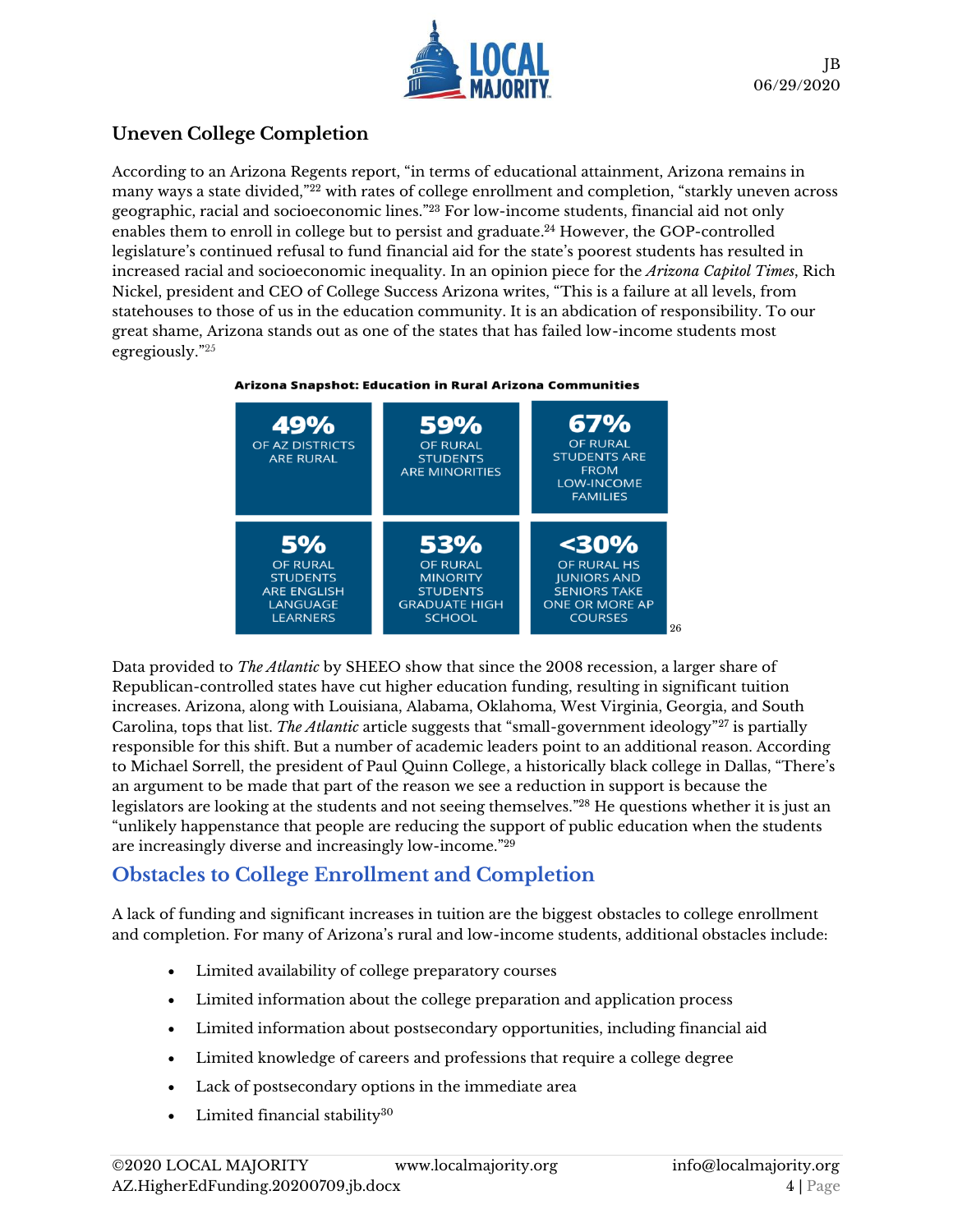

Nationally, higher education funding and tuition vary greatly by state. According to data compiled in the State Higher Education Finance (SHEF) report, state and local funding for all postsecondary education surpassed \$100 billion in 2019, and total education revenues exceeded \$15,000 per student. Net tuition revenue per student declined for the first time in a decade. While these are positive signs, the reality is that in more than half of all states, student tuition makes up more than 50% of total higher education revenues.<sup>31</sup> In addition, only seven states have exceeded their pre-2008 recession education appropriations per student, $32$  and another seven states, including Arizona, remain more than 30% below their pre-recession education appropriations per FTE. 33

#### **Low State Funding**

A research report from the Center on Budget and Policy Priorities found that between 2008 and 2018 Arizona cut per-student spending for higher education by almost 55%–far and away the largest cut in the nation. 34



Percent change in state spending per student, inflation adjusted, 2008-2018

Source: CBPP analysis using SHEEO State Higher Education Finance Report and BLS CPI-U-RS Other dismal numbers related to higher education funding include:

- Nationally, between 2007 and 2017, the portion of state and local tax revenue allocated to higher education declined from 7.7% to 7%. 35
- Support relative to personal income fell 37.2%.<sup>36</sup>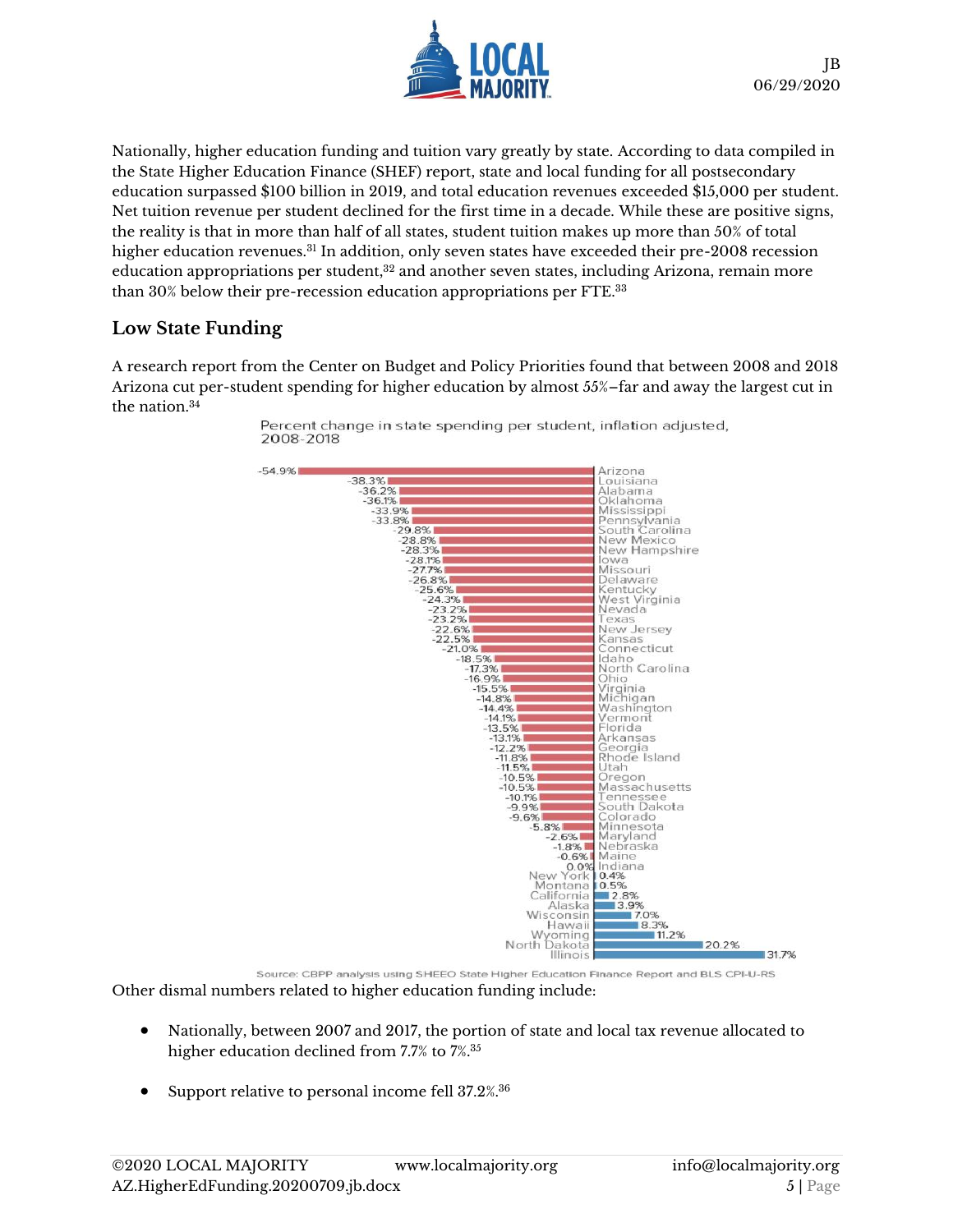

In Fy2019, state aid per student in Arizona, at \$5,247 was the fifth lowest in the nation.

Public Higher Education Appropriations Per FTE by State, FY 2019 (Adjusted)



1. Education appropriations are a measure of state and local support available for public higher education operating expenses, and exclude appropriations for independent

Institutions, financial aid for students attending independent or out-of-state institutions, research, hospitals, and medical education.

2. The U.S. calculation does not include the District of Columbia.

3. Constant dollars adjusted by the Higher Education Cost Adjustment (HECA)

4. Adjusted to account for interstate differences using the Enrollment Mix Index (EMI).

5. Adjusted to account for interstate differences using the Cost of Living Index (COLI). The COLI is not a measure of inflation over time.

Sources: State Higher Education Executive Officers Association

**37**

## **High Tuition**

As state aid for Arizona's colleges and university has decreased, tuition has significantly increased, exacerbating the fundamental college affordability problem. Although Arizona has a constitutional provision stating that higher education should be as close to free as possible, this has certainly not been the case for over a decade.<sup>38</sup>

According to the Center on Budget and Policy Priorities, since the 2008 recession, tuition at Arizona's four-year state universities has increased by 92%, the second largest increase in the nation, in contrast to the national average increase of 37%. Annual tuition per student in Arizona, currently at \$11,218, has increased by \$5,384 which is the largest increase in the country.39,40,41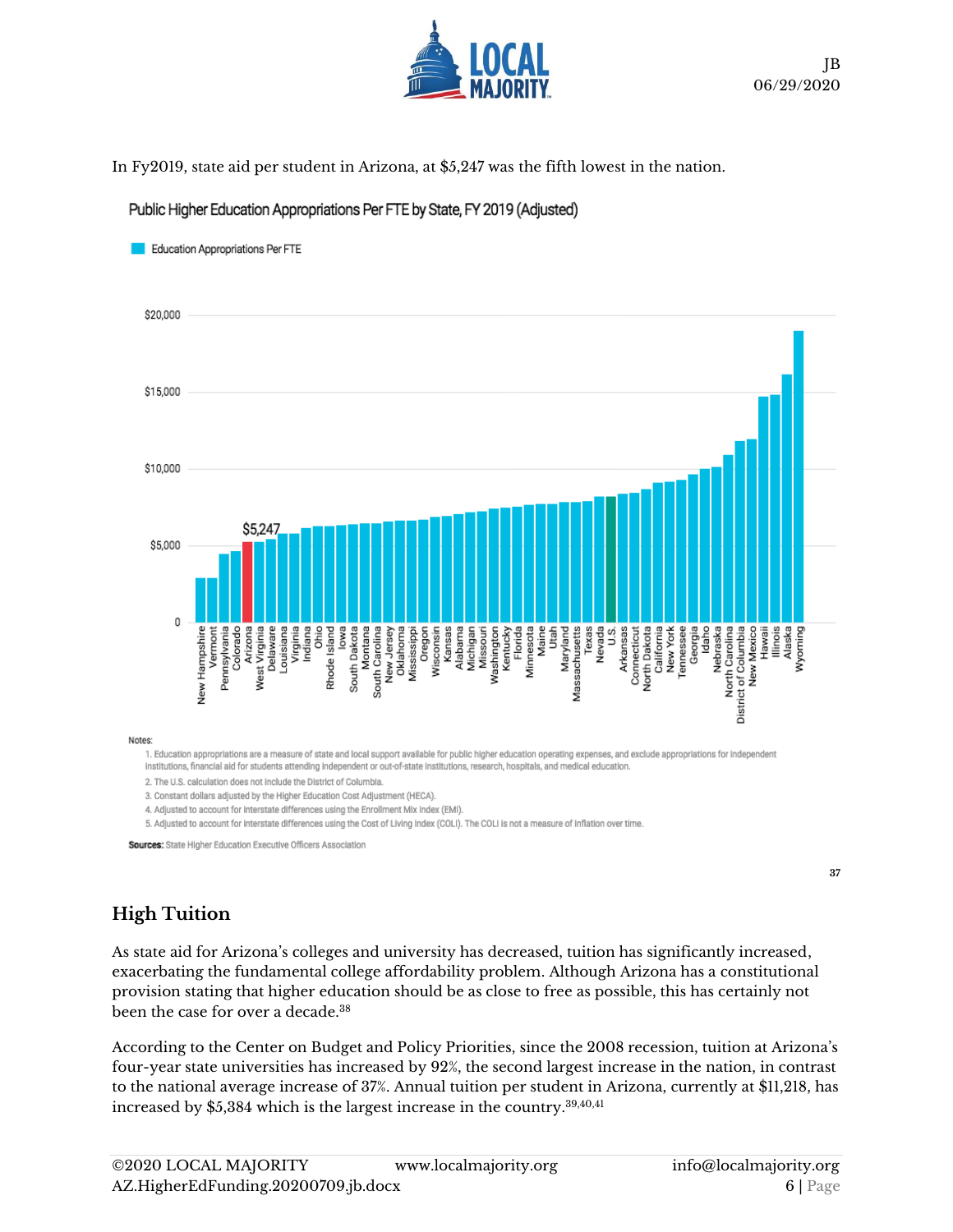

Change in average tuition at public, four-year colleges, inflation adjusted, 2008-2018



An author of the Center on Budget and Policy Priorities report said the tuition increases are not surprising given that Arizona is "a bit notorious for how many tax cuts they've passed, "which has resulted in less state support for postsecondary education and higher tuition costs for students.<sup>42</sup>

The Center on Budget and Policy Priorities researchers also found that higher tuition is having a severe impact on Arizona's minority students. Reflecting the disparity in racial incomes in 2019, white families paid 22% of their household income for tuition on average, while Latino families paid 30%, and African American families paid 31%.<sup>43</sup>

Although more students of color have been enrolling in college, as tuition continues to rise and more low-income students are forced to take out loans, they will be less likely to pursue a college degree.<sup>44</sup>

# **Need for Inclusive State Financial Aid Program**

Arizona is one of the only states in the country that does not have a state-funded financial aid program for low-income students. <sup>45</sup> Virtually all of the \$2.4 billion spent on financial aid comes out of the total budget of the state's four-year universities.<sup>46</sup> There is no institutional aid program for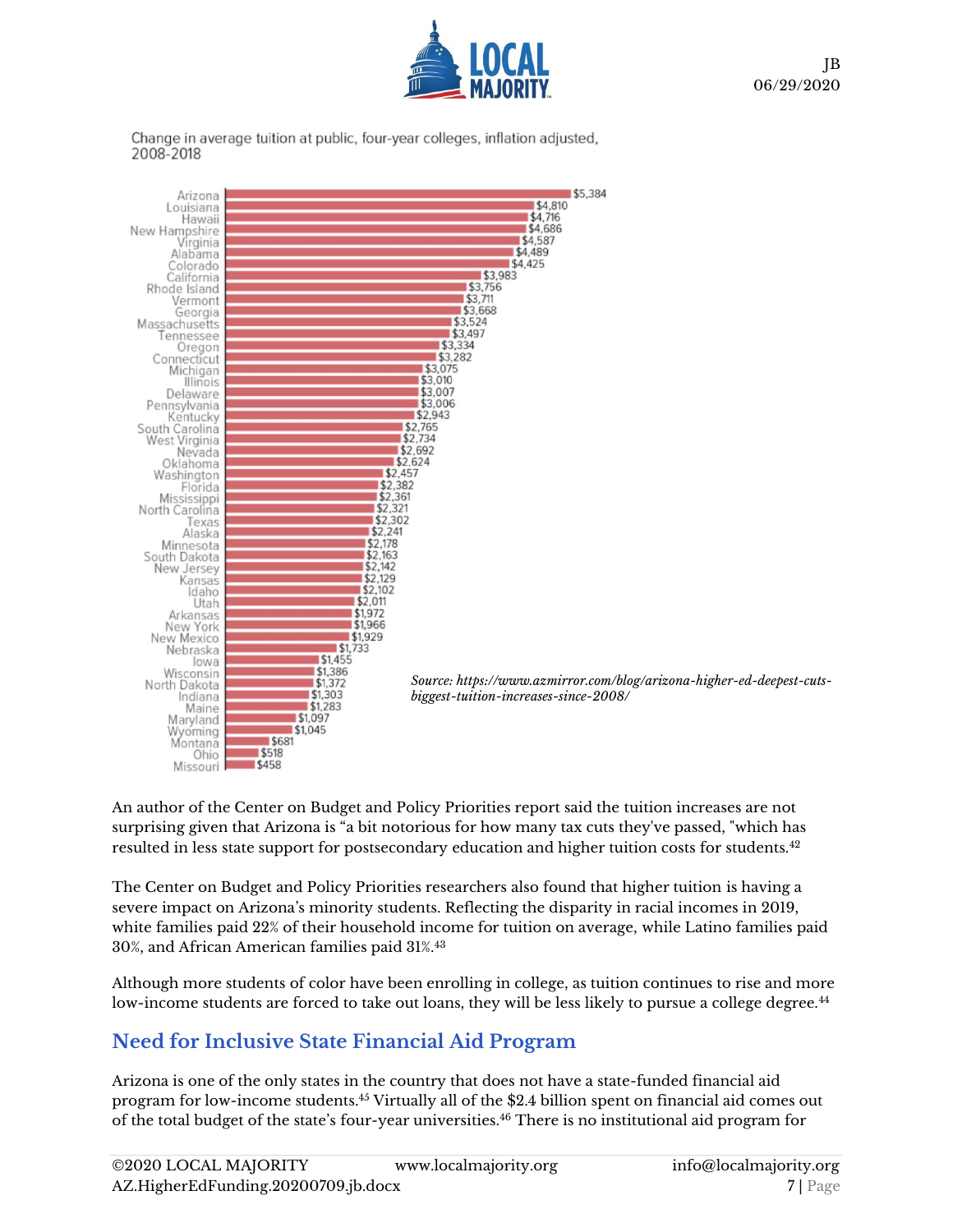

community college students. The College Success Arizona advocacy group has emphasized "the urgent need for a statewide financial aid program that prioritizes high-need Arizonans."<sup>47</sup>

# **Strategies to Increase College Enrollment and Completion**

In the face of significant cuts to higher education, leading educators, community organizations, and businesses across Arizona have come together to create a comprehensive plan called the Roadmap for P-20 Education, which sets out the investments needed to fully fund education from prekindergarten through college graduation and career training. The goal is to implement this plan by 2030.<sup>48</sup>

Two state programs that facilitate college enrollment and completion among low-income and minority students are showing progress:

- **Earn to Learn**, a national model for aid programs, provides matching funds for students who save money for college and attend financial literacy workshops with their families.<sup>49</sup>
- **The Arizona Teachers' Academy**, created in 2017 by the Board of Regents and public universities and community colleges, provides free tuition and fees to students majoring in education, science, technology, engineering, and math who commit to teach in an Arizona public school after graduation. 50

#### **Promise Programs**

A number of states have instituted "promise programs" that provide free tuition or significant financial aid packages to students who meet certain academic and financial requirements. So far, Arizona does not have a promise program, largely because the Republican-controlled legislature has been unwilling to fund a program that would guarantee money over a number of years. 51

# **Making Higher Education a Priority**

Encapsulating the higher education funding issue well, SHEEO President Robert Anderson writes that in the midst of the COVID-19 crisis, which is resulting in enormous cuts to state budgets and the loss of revenues for postsecondary education systems, it is essential that all constituents—colleges and universities, state and federal governments, businesses, and students and their families—examine what they "need and want from public higher education" and how they will allocate the funds to pay for it. Anderson firmly believes that "a strong, vibrant, and accessible public higher education system is an absolute necessity in order to secure our country's future. Our economy and our democracy depend on it."<sup>52</sup>

arizona/article\_dce97fc4-80d3-11ea-902a-0b4e9cb1e449.html

 $1$  https://trends.collegeboard.org/college…/tuition-fees-room-and-board-over-time

<sup>2</sup> https://www.forbes.com/…/price-of-college-increasing-almost-8-times-faster-than-wages

 $^3$  [https://shef.sheeo.org/report/;](https://shef.sheeo.org/report/) see "SHEO\_SHEF\_FY19\_editorial.pdf," "Corona Virus and State Support"

<sup>4</sup> <https://shef.sheeo.org/report/>; see "SHEO\_SHEF\_FY19\_editorial.pdf," "Corona Virus and State Support" <sup>5</sup> <https://santantimes.com/cares-act-what-it-means-for-education-in-az/>

<sup>6</sup> https://tucson.com/news/local/furloughs-and-pay-cuts-set-for-staff-faculty-at-university-of-

<sup>7</sup> [https://www.insidehighered.com/quicktakes/2020/05/12/community-colleges-got-disproportionately-less](https://www.insidehighered.com/quicktakes/2020/05/12/community-colleges-got-disproportionately-less-cares-act)[cares-act](https://www.insidehighered.com/quicktakes/2020/05/12/community-colleges-got-disproportionately-less-cares-act)

<sup>8</sup> [https://www.insidehighered.com/news/2020/04/30/devos-criticized-excluding-more-daca-students](https://www.insidehighered.com/news/2020/04/30/devos-criticized-excluding-more-daca-students-emergency-grants)[emergency-grants](https://www.insidehighered.com/news/2020/04/30/devos-criticized-excluding-more-daca-students-emergency-grants)

<sup>9</sup> [https://www.americanprogress.org/issues/education-postsecondary/reports/2020/05/11/484838/better-formula-](https://www.americanprogress.org/issues/education-postsecondary/reports/2020/05/11/484838/better-formula-higher-educations-federal-coronavirus-funding/)